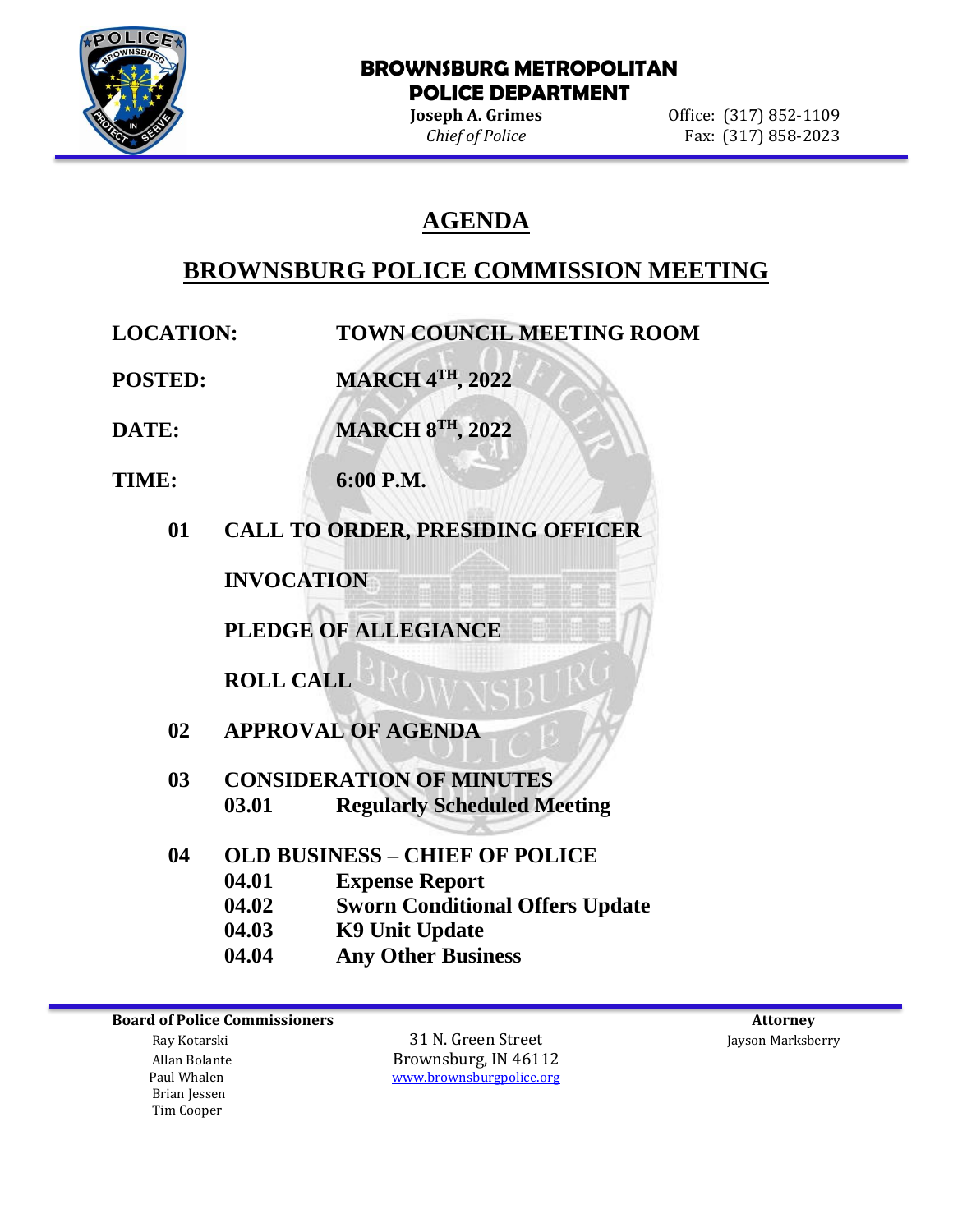

l

### **BROWNSBURG METROPOLITAN POLICE DEPARTMENT**

**Joseph A. Grimes Office:** (317) 852-1109 *Chief of Police* Fax: (317) 858-2023

## **05 OLD BUSINESS – COMMISSION**

**05.01 Any Other Business** 

## **06 NEW BUSINESS – CHIEF OF POLICE**

- **06.01 Law Enforcement Training Grant Distribution**
- **06.02 Walmart Community Program Grant**
- **06.03 Robbery Investigation(s)**
- **06.04 Burglary**
- **06.05 Vehicle Pursuit**
- **06.06 High Visibility Enforcement**
- **06.07 Personnel Career Development**
- **06.08 Any Other Business**

### **07 NEW BUSINESS – COMMISSION**

- **07.01 Community Relations and Crime Prevention 01.05.01**
- **07.02 Mentally Ill Persons 06.09.01**
- **07.03 Employee and Confidential Records 02.04.01**
- **07.04 Limits of Authority 02.28.01**
- **07.05 Any Other Business**
- **08 REPORTS**
	- **08.01 Support Services Report**
	- **08.02 Operations Report**
	- **08.03 Department and Officer Monthly Stats**
- **09 MISCELLANEOUS CORRESPONDENCE 09.01 Appreciation Email**

**Board of Police Commissioners** and the set of the set of the set of the set of the set of the set of the set of the set of the set of the set of the set of the set of the set of the set of the set of the set of the set of

 Brian Jessen Tim Cooper

 Ray Kotarski 31 N. Green Street Jayson Marksberry Allan Bolante **Brownsburg, IN 46112**<br>Paul Whalen **Brownsburg With The Wave Account** Brownsburg police.org [www.brownsburgpolice.org](http://www.brownsburgpolice.org/)